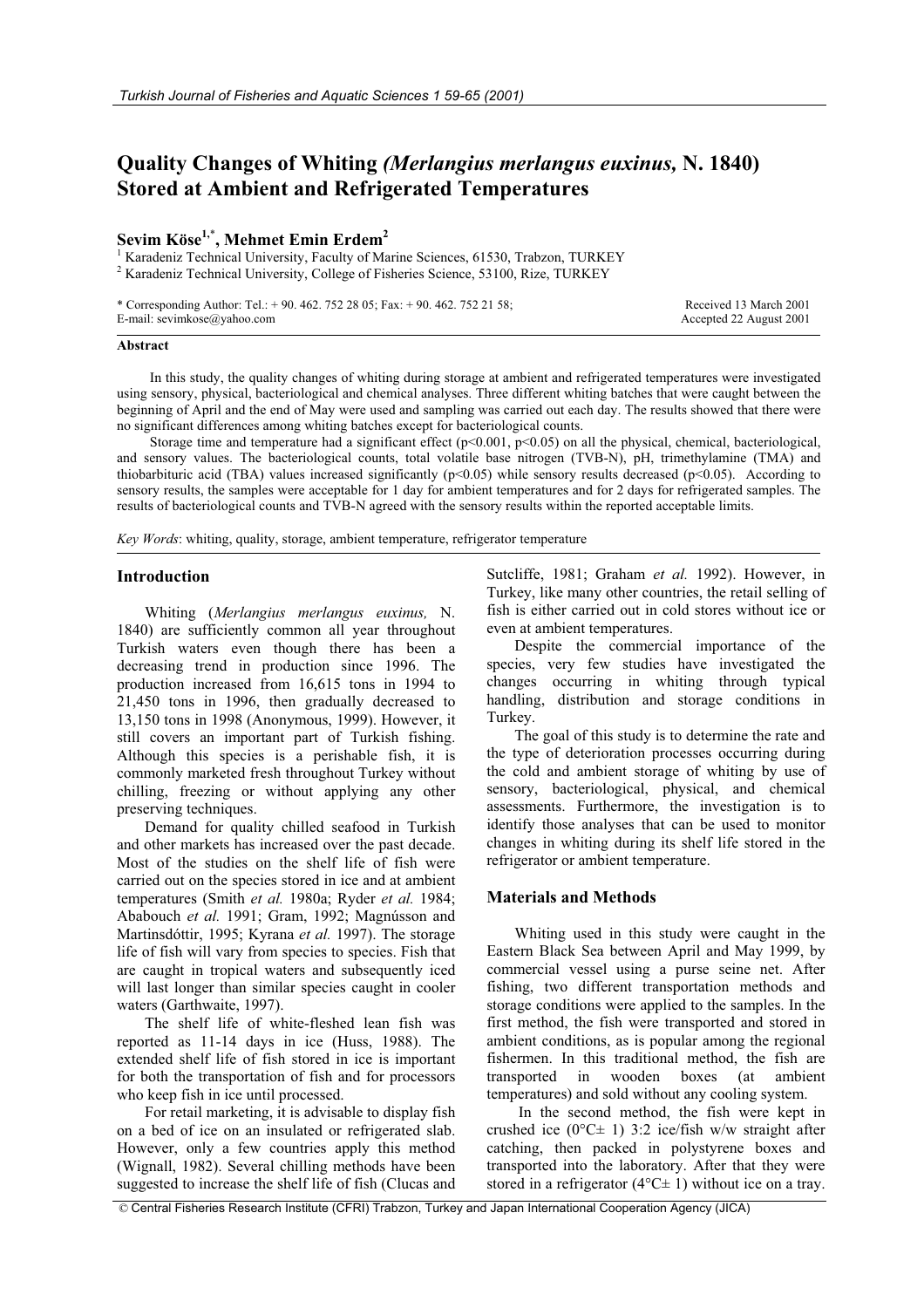This method is commonly used in developed countries at retail marketing level and in some parts of Turkey especially for valuable fish species.

Each method was tested with three different batches. The fish were transported into the laboratory approximately 3 hours after catching them. Samples were taken for analysis at daily intervals and sampling was triplicated for each analysis. Table 1 shows the sampling dates, the weather, and the water temperatures at the time of sampling.

#### **Sensory analysis**

Eight experienced assessors judged the overall acceptability of the samples using a five-point quality scale according to Pedrosa-Menabrito and Regenstein (1990). The scale points were; very good, 5: good, 4: acceptable, 3: poor, 2: very poor, 1.

### **Microbiological counts**

Counts were made on samples of muscle and skin. Twenty-five grammes of samples were aseptically weighed into a sterile blender containing 225 ml of sterile peptone water (PW)  $(0.1\%$  w/v) and blended for 2 min at low speed. Further decimal dilutions were prepared in PW (Food and Drug Administration, 1978). The counts of total aerobic mesophilic and pyschrophilic microorganisms were determined by using plate count agar (PCA) incubated at 37°C for 72 h for mesophilic microorganisms and at 6°C for 10 days for pyschrophilic microorganisms (Collins *et al.* 1989).

#### **Physical and chemical analysis**

Total volatile bases nitrogen (TVB-N) content was determined by the method of Lücke and Geidel (Inal, 1992). The rancidity development was estimated by the Thiobarbutiric acid (TBA) values, which is expressed as mg malonaldehyde/kg. All the values were estimated using the method described by Smith *et al.* (1990). The method of Boland and Paige (1971) was used for trimethylamine nitrogen (TMA-N) analysis. The pH was detected according to Curran *et al.* (1980). All the chemical analyses were conducted on samples derived from a pool of three fish for each storage time and carried out in triplicate. Reagents were of analytical grade.

#### **Statistical analysis**

The data were evaluated using analysis of variance (Sokal and Rohlf, 1987).

#### **Results**

Figure 1 and 2 show mesophilic and pyschrophilic bacterial counts. The lowest mesophilic bacterial counts at ambient temperature were

observed on the  $1<sup>st</sup>$  day of storage between 3.48 to 4.48 log (cfu/g) and the highest counts were found on the 3<sup>rd</sup> day of storage between 8.78 to 9.46 log (cfu/g). The values were increased significantly  $(p<0.05)$ depending on the time.

There was a significant variation between batches for each storage day except between the  $1<sup>st</sup>$ and 2nd batches on the first day of storage time  $(p<0.001)$ . The lowest pyschrophilic bacterial counts for the samples stored at ambient and refrigerator temperatures were found on the first day of storage between 4.48 and 5.45 log (cfu/g) and 4.30 and 4.43 log (cfu/g), respectively. The values increased significantly for both storage temperatures (p<0.05).

On the third day of storage, the bacterial counts were between 5.30 and 7.79 log (cfu/g) for ambient temperatures, and 5.48 and 7.20 log (cfu/g) for refrigerator temperatures. The highest results were observed as 8.60 log (cfu/g) for the  $3<sup>rd</sup>$  refrigerated batch on the  $5<sup>th</sup>$  day of storage time. The samples stored at ambient temperature were not analyzed for pyschrophilic bacterial counts after the  $3<sup>rd</sup>$  day of storage because of a highly sensory spoilage rate observed. Storage temperature had a significant effect on pyschrophilic bacterial counts  $(p<0.05)$ .

There were also significant differences between the batches except between the  $1<sup>st</sup>$  and  $3<sup>rd</sup>$  batches on the  $2^{nd}$  and  $3^{rd}$  days of storage for the ambient temperature samples, and the  $1<sup>st</sup>$  day of storage for the refrigerated samples.

Table 2 shows the results of the sensory, physical and chemical analyses. It is clear from the table that the physical and chemical values increase significantly ( $p$ < 0.05) relative to time. The storage temperature also had a significant effect on all the physical and chemical values (p<0.001 and 0.05). The lowest values were found on the first day of storage and the highest were found on the last day of storage for both temperatures for all the physical and chemical analysis. The lowest and highest pH values were 6.24 and 7.16 for ambient temperatures and 6.14 and 7.22, respectively for the samples stored in the refrigerator. There were no significant differences between the batches except for the samples stored in the refrigerator on the  $3<sup>rd</sup>$  day. Table 3 represents the regression coefficients of the physical and chemical values relative to time.

**Table 1.** The sampling dates, and the weather and water temperatures at the time of sampling

|                                      |            | <b>Batches</b> |            |
|--------------------------------------|------------|----------------|------------|
|                                      |            |                |            |
| Sampling date                        | 12.04.1999 | 26.04.1999     | 30.05.1999 |
| Water<br>temperature $(^{\circ}C)$   | 13.5       | 12.8           | 17.8       |
| Weather<br>temperature $(^{\circ}C)$ | 16.3       | 20.5           | 22.5       |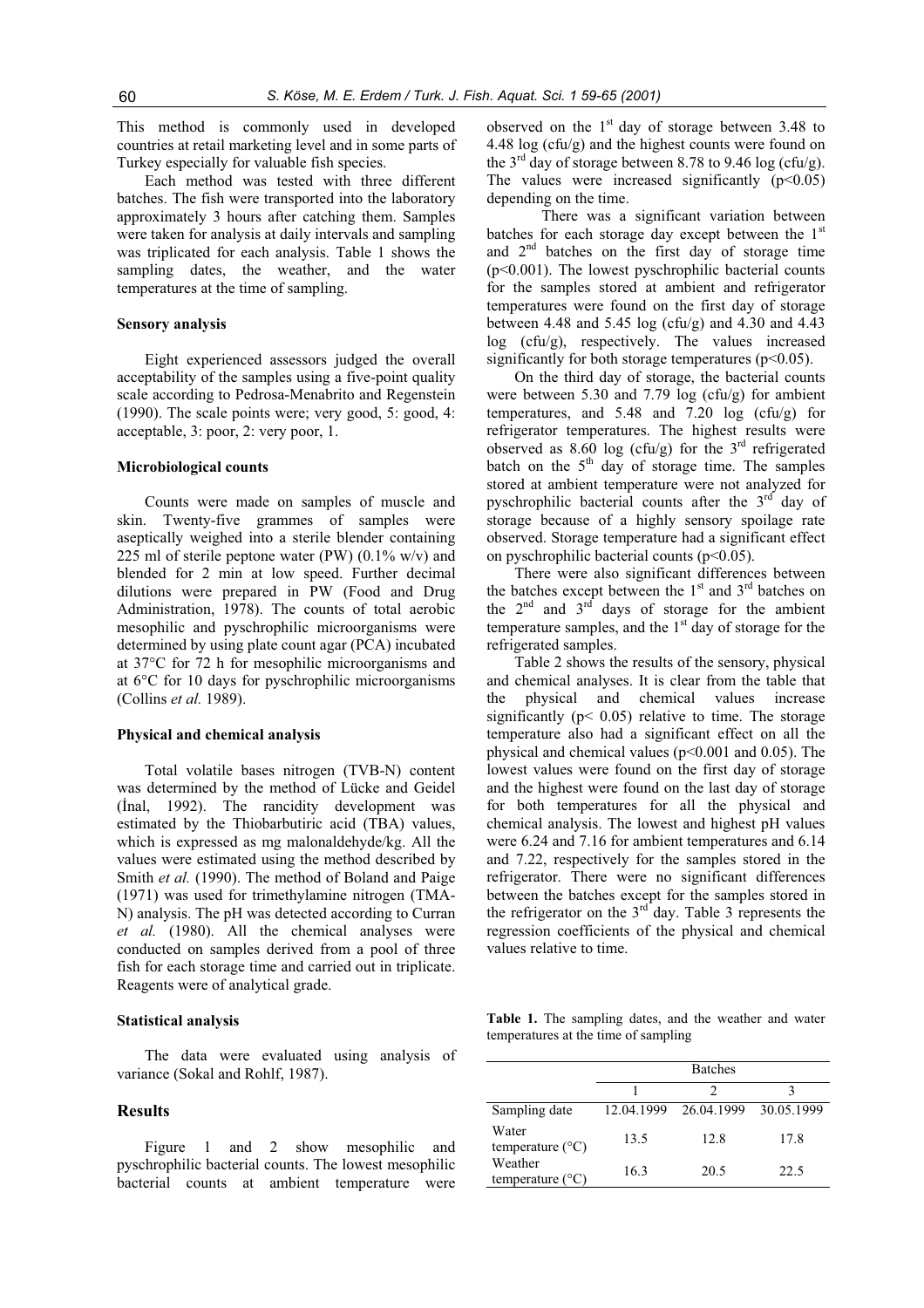



|                | <b>Batches</b> | и      |       |        |
|----------------|----------------|--------|-------|--------|
|                |                | 2.8233 | 1.91  | 0.991  |
|                |                | 3.6    | 1.395 |        |
|                |                | 4.1033 | 1.425 | 0.991  |
|                |                | 1.9733 | 2.335 | 0.984  |
| $\overline{M}$ |                | 1.25   | 2.65  | 0.9299 |
|                |                |        | 2.93  | 0.9633 |

Figure 1. The results of the mesophilic and pyschrophilic bacterial counts of the samples stored at ambient temperatures.



*P= Pyschrophilic bacteria Regression coefficients: y=a+bx* 

| <b>Batches</b> |        |       |        |
|----------------|--------|-------|--------|
|                | 3.3398 | 0.934 | 0.9918 |
|                | 3.43   | 0.888 | 0.9234 |
|                | 3.365  | .081  | 0.9501 |

Figure 2. The results of the pyschrophilic bacterial counts of the samples stored at refrigerated temperatures.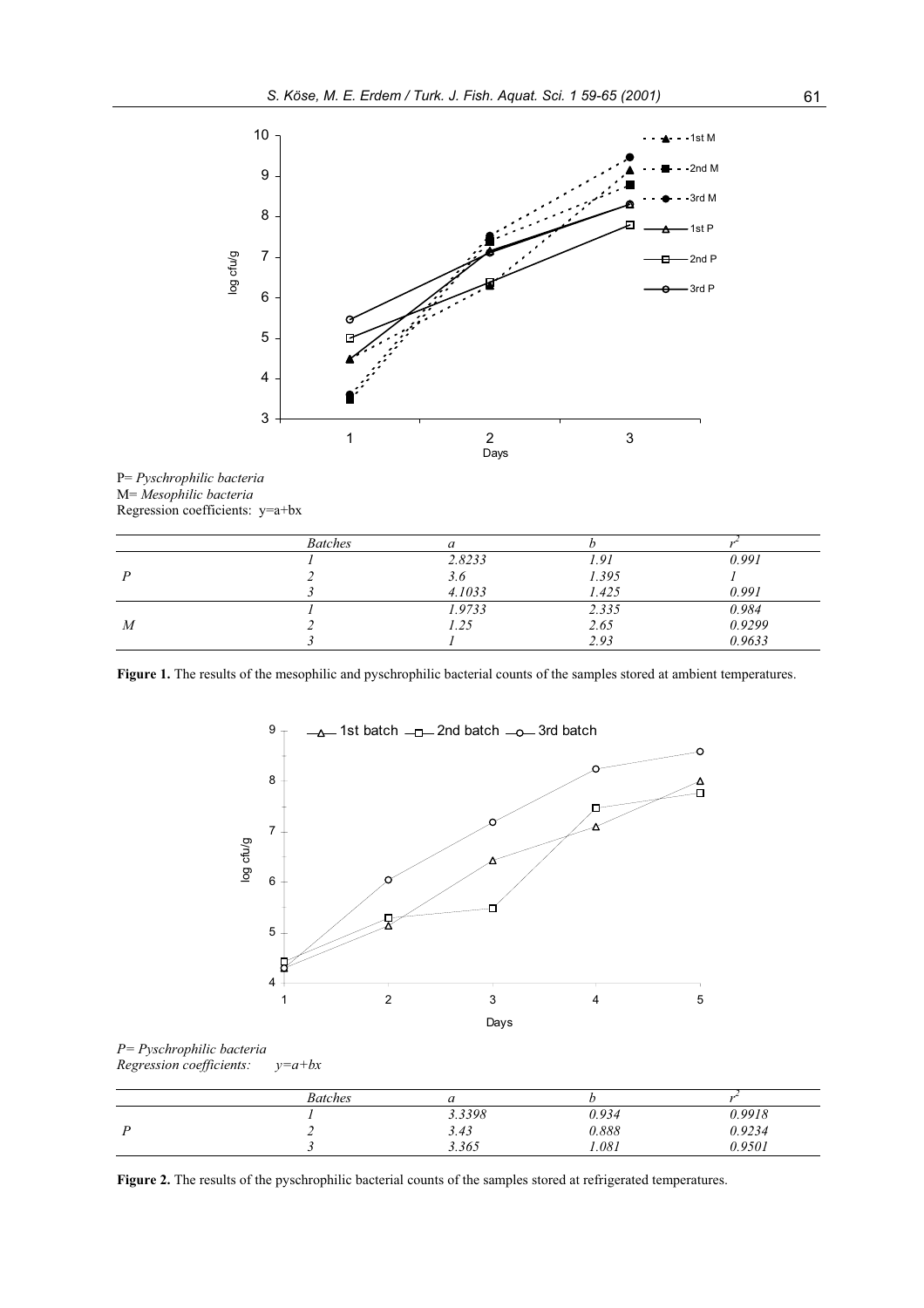|   | Days           | pH              |                 |                 |                                 | TBA              |                 | TVBN            |                 |                 | TMA             |                 |                                  | Sensory  |          |   |
|---|----------------|-----------------|-----------------|-----------------|---------------------------------|------------------|-----------------|-----------------|-----------------|-----------------|-----------------|-----------------|----------------------------------|----------|----------|---|
|   | <b>Batches</b> |                 |                 | Ш               |                                 |                  | Ш               |                 |                 | Ш               |                 |                 | Ш                                |          | H.       | Ш |
|   |                | $6.43 \pm 0.03$ | $6.35 \pm 0.06$ |                 | $6.24 \pm 0.03$ $0.48 \pm 0.12$ | $0.47 \pm 0.06$  | $0.79 \pm 0.21$ | $12.6 \pm 0.56$ | $15.4 \pm 1.19$ | $13.5 \pm 0.72$ | $3.69 \pm 0.16$ | $3.34 \pm 0.26$ | $3.79 \pm 0.08$                  |          |          |   |
|   |                | $6.54 \pm 0.02$ | $6.68 \pm 0.07$ |                 | $6.74 \pm 0.05$ $4.13 \pm 0.08$ | $4.63 \pm 0.02$  | $4.87 \pm 0.25$ | $33.6 \pm 2.03$ | $23.8 \pm 0.64$ | $28.6 \pm 1.02$ | $4.71 \pm 0.32$ | $5.13 \pm 0.21$ | $4.17 \pm 0.12$                  |          |          |   |
|   |                | $7.03 \pm 0.05$ | $7.08 \pm 0.02$ |                 | $7.16 \pm 0.02$ $8.13 \pm 0.11$ | $8.24 \pm 0.07$  | $8.96 \pm 0.06$ | $46.2 \pm 0.77$ | $41.6 \pm 0.91$ | $47.2 \pm 1.74$ | $9.16 \pm 0.07$ |                 | $8.62 \pm 0.15$ $11.44 \pm 0.52$ | $\theta$ | $\Omega$ |   |
|   |                | $6.20 \pm 0.05$ | $6.14 \pm 0.03$ | $6.26 \pm 0.01$ | $0.37 \pm 0.03$                 | $0.63 \pm 0.22$  | $0.26 \pm 0.05$ | $9.8 \pm 0.69$  | $8.4 \pm 0.12$  | $8.2 \pm 1.49$  | $3.01 \pm 0.13$ | $3.15 \pm 0.02$ | $3.00 \pm 0.02$                  |          |          |   |
|   |                | $6.28 \pm 0.07$ | $6.32 \pm 0.05$ |                 | $6.35 \pm 0.05$ $1.77 \pm 0.43$ | $3.34 \pm 0.03$  | $3.10 \pm 0.16$ | $19.6 \pm 0.58$ | $14.2 \pm 0.79$ | $19.8 \pm 0.83$ | $3.99 \pm 0.05$ | $3.79 \pm 0.20$ | $3.36 \pm 0.20$                  |          |          |   |
| R |                | $6.56 \pm 0.02$ | $6.59 \pm 0.04$ | $6.74 \pm 0.04$ | $4.09 \pm 0.09$                 | $6.42 \pm 0.07$  | $5.96 \pm 0.48$ | $26.6 \pm 1.48$ | $29.4 \pm 1.05$ | $30.4 \pm 0.47$ | $5.31 \pm 0.14$ | $5.10 \pm 0.09$ | $4.53 \pm 0.09$                  |          |          |   |
|   |                | $6.79 \pm 0.03$ | $6.96 \pm 0.02$ | $6.88 \pm 0.04$ | $6.22 \pm 0.18$                 | $7.56 \pm 0.18$  | $6.43 \pm 0.61$ | $32.2 \pm 0.07$ | $33.8 \pm 1.24$ | $34.2 \pm 0.13$ | $7.82 \pm 0.12$ | $7.61 \pm 0.04$ | $7.85 \pm 0.04$                  |          |          |   |
|   |                | $7.22 \pm 0.01$ | $7.04 \pm 0.02$ | $715 \pm 0.07$  | $8.28 \pm 0.07$                 | $10.47 \pm 0.56$ | $9.13 \pm 0.43$ | $43.4 \pm 1.03$ | $42.0 \pm 0.31$ | $44.6 \pm 1.65$ | $9.53 \pm 0.16$ | $9.02 \pm 0.16$ | $9.73 \pm 0.24$                  |          | 0        |   |

Table 2. The results of physical, sensory and chemical analyses (Each point was derived from 3 replicates. ± represents Standard deviation)

A: Ambient Temperature R: Refrigerated Temperature

| <b>Table 3.</b> Regression coefficients of the physical and chemical values relative to time, $y=a+bx$ |  |  |  |
|--------------------------------------------------------------------------------------------------------|--|--|--|
|                                                                                                        |  |  |  |

|   | pH             |        |       | <b>TBA</b> |           |       |        | TVB-N     |       |        | <b>TMA</b> |       |        |  |
|---|----------------|--------|-------|------------|-----------|-------|--------|-----------|-------|--------|------------|-------|--------|--|
|   | <b>Batches</b> |        |       |            | a         |       |        |           |       |        |            |       |        |  |
|   |                | 6.0667 | 0.3   | 0.8821     | $-3.4033$ | 3.825 | 0.9993 | $-2.8$    | 16.8  | 0.9796 | 0.3833     | 2.735 | 0.8841 |  |
| А |                | 5.9733 | 0.365 | 0.9969     | $-3.3233$ | 3.885 | 0.9983 | 0.7333    | 3.1   | 0.9589 | 0.4167     | 2.64  | 0.9666 |  |
|   |                | 5.7933 | 0.46  | 0.9975     | $-3.2967$ | 4.085 |        | $-3.9333$ | 16.85 | 0.9964 | $-1.1833$  | 3.825 | 0.7872 |  |
|   |                | 5.8445 | 0.255 | 0.9507     | $-1.935$  | 2.027 | 0.9949 | 2.38      | 7.98  | 0.9881 | 0.871      | 1.687 | 0.9744 |  |
| R |                | 5.878  | 0.244 | 0.9715     | $-1.486$  | 2.039 | 0.9848 | $-0.48$   | 8.72  | 0.9704 | .066       | 1.556 | 0.9617 |  |
|   |                | 5.983  | 0.231 | 0.9707     | $-1.345$  | 2.107 | 0.963  | 1.28      | 8.68  | 0.978  | 0.309      | . 795 | 0.9206 |  |

A: Ambient Temperatures R: Refrigerated Temperatures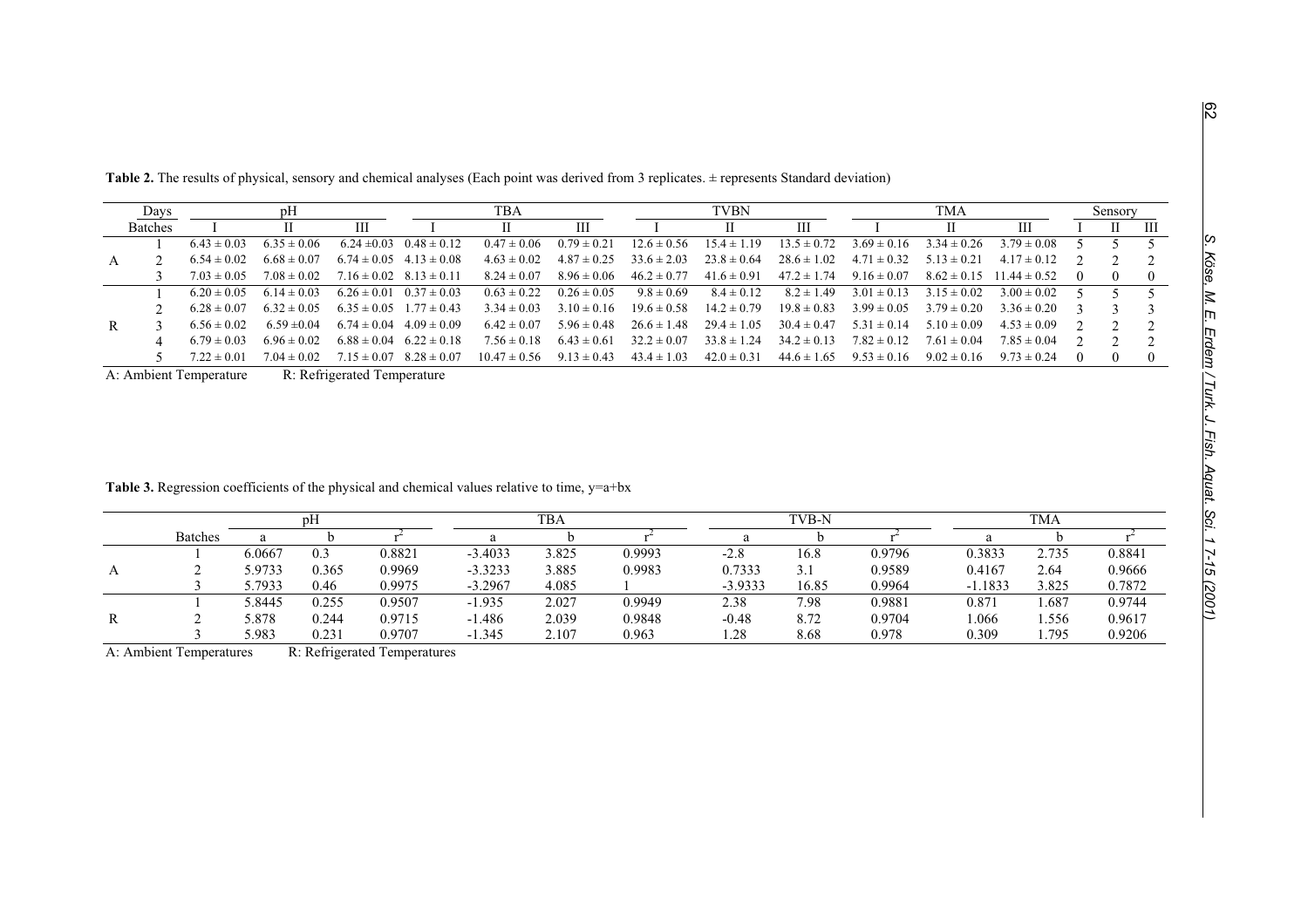The TBA values were found to be higher for the samples stored at ambient temperatures. The lowest TBA values were between 0.47 – 0.79 mg malonaldehyde/kg for the ambient temperature and  $0.26 - 0.63$  mg malonaldehyde/kg for the refrigerated temperature. On the third day of storage, the values were between 8.13 – 8.96 and 4.09 – 6.42 mg malonaldehyde/kg, respectively. For further storage of the samples in the refrigerator, the highest TBA values were 10.47 mg malonaldehyde/kg on the  $5<sup>th</sup>$ day of storage with the 2<sup>nd</sup> batch. The variation in the TBA values were only found significant for the  $3<sup>rd</sup>$ batch on the  $3<sup>rd</sup>$  day of storage for the ambient temperature and for the  $1<sup>st</sup>$  and  $2<sup>nd</sup>$  batches on the  $2<sup>nd</sup>$ and 3rd days of storage for the refrigerator temperature  $(p<0.05)$ .

The lowest and highest TVB-N values for ambient temperatures were 12.6 and 47.2 mg/100g at the  $1<sup>st</sup>$  and  $3<sup>rd</sup>$  days of storage, respectively. At the end of the  $1<sup>st</sup>$  day of storage, the lowest TVB-N value for the refrigerator was determined as 8.2 mg/100g for the  $3<sup>rd</sup>$  batch and the highest value was 44.6 mg/100g on the  $5<sup>th</sup>$  day of storage. By comparison with ambient temperatures, the highest TVB-N value was 30.4 mg/100 g on the 3rd day of storage for the refrigerated samples. The variations between batches were not found to be significant except between some of the batches on the  $2<sup>nd</sup>$  day of storage for both temperatures.

TMA values for the refrigerator were lower than the samples stored at ambient temperatures. The lowest TMA values for ambient and refrigerator temperatures were 3.34 and 3.00 mg /100g, respectively on the  $1<sup>st</sup>$  day of storage. On the  $3<sup>rd</sup>$  day of storage, the highest values were 11.44 mg/100g for ambient temperatures, and 5.31 mg/100g for refrigerator temperatures. The TMA values increased up to 9.73 mg/100g for refrigerator temperatures for further storage on the  $5<sup>th</sup>$  day of spoilage. The variations between batches were not found to be significant except on the  $3<sup>rd</sup>$  day of storage for the  $3<sup>rd</sup>$ batch at ambient temperature.

Sensory values decreased significantly with the increasing chemical spoilage ( $p < 0.05$ ). The same observations were made for each batch for each storage condition. Therefore, the results were represented as the mean of triplicated batches. The overall scores were higher for the samples stored in the refrigerator. Whiting samples were found to be unacceptable at the second day of storage at ambient temperatures and the  $3<sup>rd</sup>$  day of storage for refrigerator temperatures.

#### **Discussion**

Several factors such as species, size, catching methods, handling of fish temperature, and the physical condition of the fish can affect the shelf life of fish during storage (Huss, 1988). There are several methods to assess fish quality and deterioration. However, there is a large species to species variation in the chemical, bacteriological, and sensory changes depending on storage temperature and conditions if the product is fresh or processed and the type of processing is carried out. Therefore, the acceptable limits for each quality criteria may vary for each species (Huss, 1988; Botta, 1995). Huss (1988) summarized the studies on the storage life of various fish species stored in ice.

Few studies have been reported on the quality changes of whiting stored at ambient and refrigerator temperatures. Köse *et al.* (1999) carried out a similar study with anchovy, whiting, horse mackerel and herring. They investigated the quality changes of the samples at cold storage  $4\pm1$ °C for three days. In their study, the fish samples were brought to the laboratory in February and September without ice and stored in the refrigerator. Smith *et al.* (1980b) investigated the quality changes of whole and gutted blue whiting (*Micromesistius poutassou*) stored at ambient and chill storage (in ice and chilled sea water). They found that there was a greater degree of seasonal variability in blue whiting than in other gadoid species and the overall acceptability was dropping dramatically once the fish have spawned. Smith *et al.* (1980b) pointed out that in order to use any of the chemical indices to assess the storage life of blue whiting it would be necessary to know what the month the fish were caught and the method of storage.

It was reported that whiting spawn throughout the year (Bristow, 1992). In this study, although the catching times were close to the study carried out by Smith *et al.* (1980b), it did not have any significant effect on the shelf-life and quality changes during both storage temperatures except with bacteriological results. However, Köse *et al.* (1999) found a variation between the batches for all the chemical and sensory values of whiting samples they analyzed although the shelf life were three days for all the samples. Our results showed a lower shelf life compared to Köse *et al.* (1999), which could be due to seasonal variation or other factors mentioned above.

The initial post-mortem pH varies with species to species, catching ground, and the season. Knowledge about pH of fish meat may give some valuable information about its condition (Huss, 1988). The pH of fish just after catching is reported between 6.0-6.5. The fish is acceptable up to pH 6.8 and the pH of spoiled fish is above 7.0. However, some fish species might have alkaline meat just after catching. Therefore, the pH value should not be used as the only indicator for fish freshness (Inal, 1992). According to pH values, whiting samples stored at ambient temperature show acceptable quality for 2 days, and 3 days for refrigerated samples, even though the sensory values do not support these results. Köse *et al.* (1999) found a fluctuation in pH values during refrigerated storage. The values were higher for the samples caught in February than for the samples caught in September, these values were also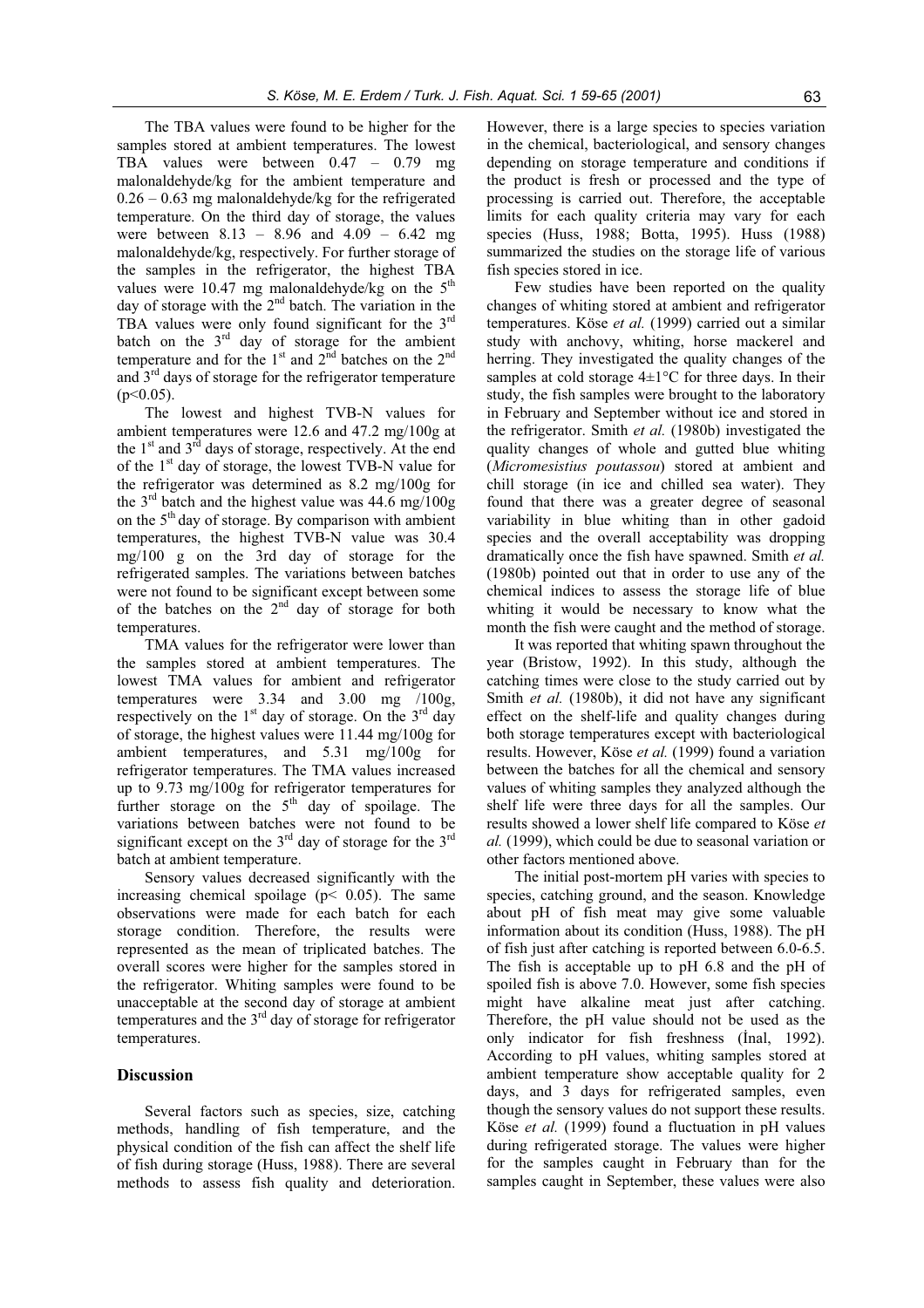higher than our results.

An acceptability limit of  $10^6$  colonies per gram  $(6.0 \log ctu/g)$  based on chemical and organoleptic properties have been proposed for fresh fish products (Huss, 1988; Aguilera *et al.,* 1992). However, it was also reported that this value must be used cautiously because higher counts are quite normal in the tropical fish (Huss, 1988) and counts of  $10^8$  may be tolerated for bacterial population rendered "less active" by processing (Aguilera *et al.,* 1992).

Even though there were significant variations between the batches, the bacterial results were above acceptable limits after  $1<sup>st</sup>$  day for ambient temperature and  $2<sup>nd</sup>$  day for refrigerated samples for both mesophilic and pyschrophilic bacterial counts. These results were well correlated with the sensory values. Ababouch *et al.* (1991) found that bacterial counts for sardines reached  $5.10^8$  cfu/g after 24 h of storage at ambient temperature and  $6.10^8$  cfu/g after 8 days of storage in ice. In a study carried out by Ryder *et al.* (1984), aerobic plate counts never exceeded  $10^6$  /g for flesh of jack mackerel samples stored in ice during 11 days.

TMAO is generally present in seawater fish and it is the most commonly used chemical method for assessing fish quality. This is one of the volatile basic compounds that are found in very low levels in fresh fish, one that accumulates in spoiling marine fish, but mainly is a result of bacterial reduction of trimethylamine oxide (TMAO) (Magnússon and Martinsdóttir, 1995). This means that the analysis does not give any information about early autolytic changes or the degree of freshness, giving only indications of bacterial changes or degree of spoilage that occur much later (Huss, 1988; Ruiter, 1971). It has been recommended that quality cold-water fish contain less than 1.5 mg TMA-N/ 100 g fish, and 10- 15 mg TMA-N / 100 g are usually regarded as the limit of acceptability for human consumption (Huss, 1988). Magnusson and Martinsdottir (1995) did not find TMA as useful for evaluating spoilage of thawed whole cod, cod fillet, and ocean perch. Smith *et al.* (1980b) observed that the TMA concentrations of gutted and ungutted blue whiting stored in ice and chilled seawater (csw) remain low over the first five to six days, thereafter the fish in csw showed the higher rates of increase on TMA concentrations.

TMA results analyzed from whiting samples showed higher values (excluding batch 2 for ambient temperature) for good quality fish and lower for unacceptable fish although sensory characteristics for both temperatures showed good quality. Therefore, according to sensory analysis, for whiting, the suitable acceptable limits for TMA can be suggested for whiting as 5 mg/100g.

There is also large species to species variation in the development of TVB (Huss, 1988). The concentration of TVB in freshly caught fish is typically between 5 and 20 mg TVBN/ 100 g flesh, whereas levels of 30-35 mg /100 g flesh are generally

regarded as the limit of acceptability for iced stored cold water fish (Kyrana *et al.,* 1997). The TVBN values were agreed upon in both microbiological and sensory results in the acceptability of whiting samples. Therefore, TVBN criteria are suitable for estimating the spoilage degree of whiting samples stored at both temperatures.

TBA values represent the degree of the rancidity in the products, and the values above 3-4 mg malonaldehyde/kg indicate quality loss in the product (Karaçam and Boran, 1996). Scott *et al.* (1992) observed that the oil content of smooth oreo dory (*Pseudocyttus maculatus*) was very low and therefore TBA values did not change during 18 days of storage in ice. They also found that rancid odors or flavors were noted by less than 10% of the taste panel after 15 days storage in ice. Therefore, development of rancidity is slow and not a factor that limits the shelf life of smooth oreo dory stored in ice. In our study, although the lipid content was reported as 1.17  $\% \pm$ 0.24 for whiting (Düzgüneş and Karaçam, 1990), the TBA values increased with spoilage. The levels reached were above 4 mg after the  $1<sup>st</sup>$  day of storage for ambient temperature and after the 2<sup>nd</sup> day of storage for refrigerator temperature.

Smith *et al*. (1980b) found that the post-spawning fish had a shorter chilled and ambient storage life in all media than in those caught in February and March. The April fish stored at ambient temperatures were only acceptable for 8 hours compared with 24 hours for the February and March fish. Gutting had a marked influence on the storage time of the February fish stored in csw (chilled sea water), the gutted fish having twice the chilled storage life of the ungutted fish. On the other hand, gutting the fish stored in csw changed every 24 hours during March had an adverse effect by almost having the storage life from seven days for the whole fish to four days for the gutted fish. The sensory results of the samples taken in February were similar to this study.

Our study showed that the acceptable limits for physical and chemical parameters could vary according to the species used. The results of sensory, bacteriological, and TVBN correlated well with each other. It can be concluded that although a lower storage temperature decreases deterioration of whiting, storage in a refrigerator without ice does not have a marked effect in extending the shelf life. Despite the samples being kept in ice until refrigeration, they were unacceptable on the  $3<sup>rd</sup>$  day of storage. The lower shelf life of the samples compared to other studies could be due to the possible effects of the factors mentioned above.

#### **References**

Ababouch, L., Afilal, M.E., Benabdeljelil, H. and Busta, F.F. 1991. Quantitative changes in bacteria, amino acids and biogenic amines in sardine (*Sardina pilchardus*) stored at ambient